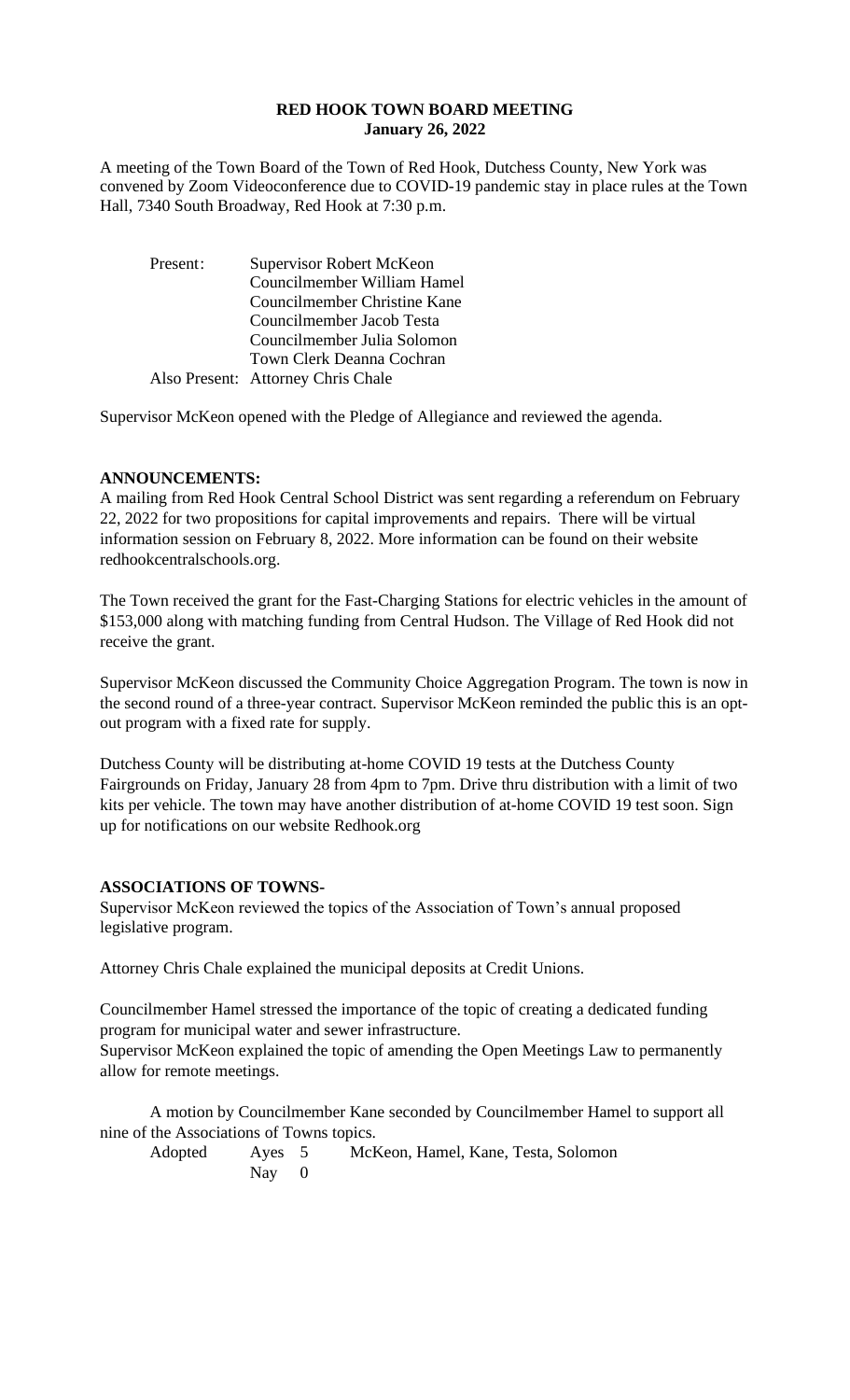## **Resolution Authorizing Contract for Purchase of Truck**

Supervisor McKeon explained the resolution.

Councilmember Kane added the previous projected quote for a truck that would need to be ordered was approximately \$50,000 more than the quote for this truck which is ready immediately.

Councilmember Kane asked if the Town was going to move forward with selling the current truck this truck would replace. Supervisor McKeon answered Highway Superintendent Theresa Burke has discussed this, but the Town should take ownership of this vehicle before making those decisions.

Councilmember Kane asked if we knew when the Town would receive this vehicle. Supervisor McKeon did not want to speculate.

# **TOWN OF RED HOOK RESOLUTION NO. 4 DATED JANUARY 26, 2022**

# **AUTHORIZING CONTRACT FOR PURCHASE OF TRUCK**

**WHEREAS**, the Town of Red Hook Highway Superintendent has recommended the purchase of certain equipment described herein; and

**WHEREAS**, the Town of Red Hook, Dutchess County, New York (the "Town") has identified a truck with the required specifications available pursuant to a "piggyback" contract, Bid No. 8996 let by Onondaga County; and

**WHEREAS**, the Town has reviewed the Onondaga County bid package and determined that the procedures are in accordance with the requirements of Section 103, Subdivision 16, and the Town's purchasing policy and that such purchase on the terms and conditions set forth in such bid is in the best interests of the Town;

**NOW THEREFORE BE IT RESOLVED**, by the Town Board of the Town of Red Hook (by the favorable vote of not less than a majority of all of the members of the Board) as follows:

1. The Town hereby authorizes the purchase from Navistar, Inc., pursuant to the terms and conditions of Onondaga County Bid No. 8996, of a 4 x 2 International dump truck with plow and wing with spreader at a purchase price of not to exceed \$217,400.00 as set forth in the proposal on file with the Town Clerk; and

Supervisor Robert McKeon, or in his absence Deputy Supervisor William Hamel, is hereby authorized and directed to execute a contract on the terms and conditions set forth therein. Such contract shall be approved by the officer executing such contract consistent with the terms of this resolution.

This resolution shall take effect immediately.

#### EXTRACT OF MINUTES

A regular meeting of the Town Board of the Town of Red Hook, Dutchess County, New York was convened in public session on January 26, 2022 at 7:30 p.m., local time via videoconference and/or teleconference pursuant to NYS Laws Ch. 417 of 2021. A live transmission was available to the public as described in the notice of meeting attached hereto. The meeting was recorded and a full transcript is required to be prepared to the extent required by such law.

The meeting was called to order by Supervisor Robert McKeon, and, upon roll being called, the following members were: (Note: Where members are marked Present, specify whether In Person at the Town Hall, 7340 South Broadway, Red Hook, NY, via Videoconference, or via Teleconference.)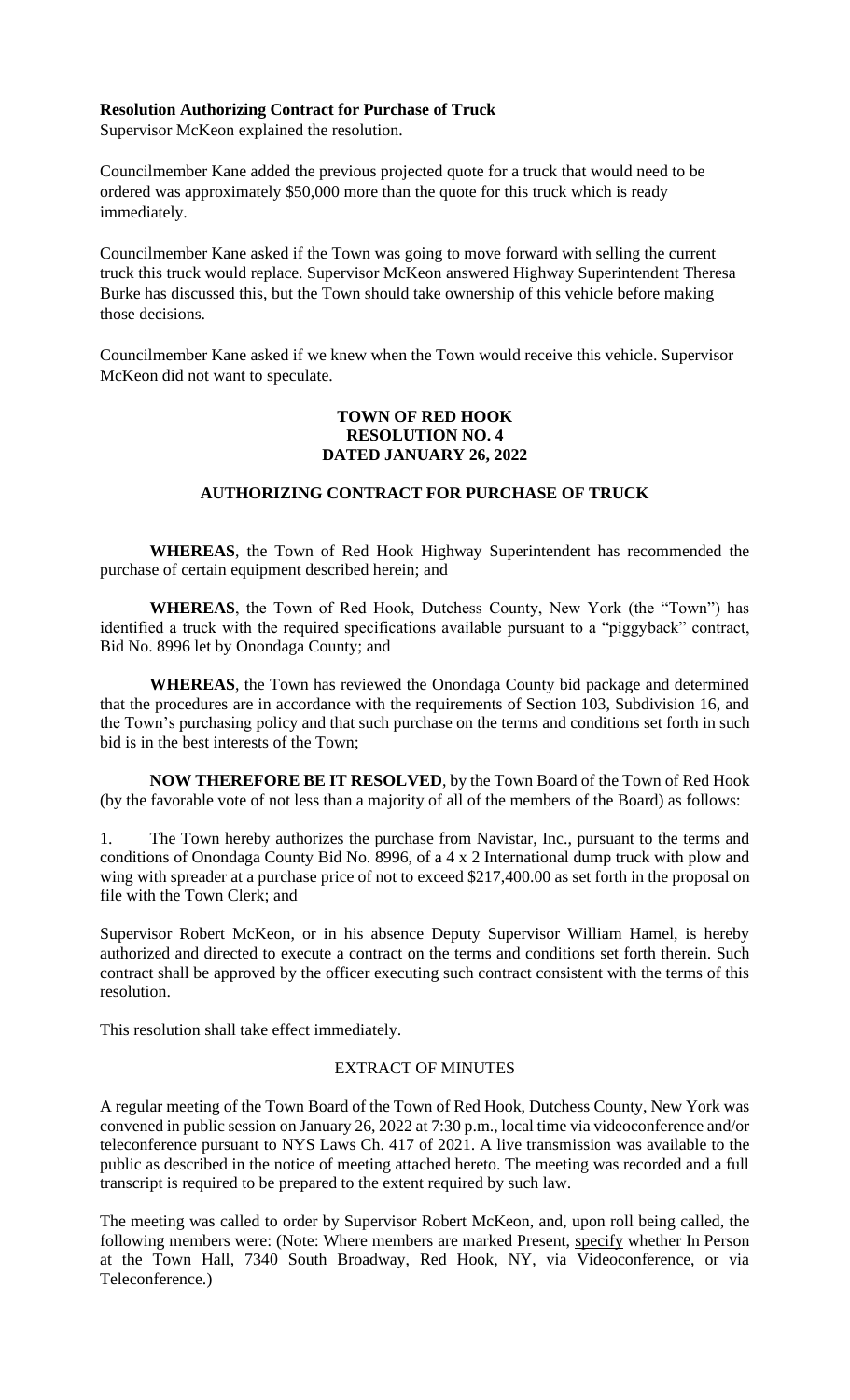|                                 | Present             | Absent |
|---------------------------------|---------------------|--------|
| <b>Supervisor Robert McKeon</b> | Via Videoconference |        |
| Councilmember William Hamel     | Via Videoconference |        |
| Councilmember Christine Kane    | Via Videoconference |        |
| Councilmember Julia Solomon     | Via Videoconference |        |
| Councilmember Jacob Testa       | Via Videoconference |        |

The following persons were ALSO PRESENT:

Christine M. Chale, Esq., Attorney for the Town, via Videoconference

The following resolution was offered by Supervisor McKeon, seconded by Councilmember Testa, to wit;

### **TOWN OF RED HOOK RESOLUTION NO. 4 DATED JANUARY 26, 2022**

# **AUTHORIZING CONTRACT FOR PURCHASE OF TRUCK**

The question of the adoption of the foregoing resolution was duly put to vote on a roll call, which resulted as follows:

| Supervisor Robert McKeon     | <b>VOTING</b> Aye |
|------------------------------|-------------------|
| Councilmember William Hamel  | <b>VOTING Aye</b> |
| Councilmember Christine Kane | VOTING Aye        |
| Councilmember Julia Solomon  | <b>VOTING Aye</b> |
| Councilmember Jacob Testa    | VOTING Aye        |

The foregoing resolution was thereupon declared duly adopted.

# **Resolution Authorizing an Addendum to Agreement for Services Between the Town of Red Hook and Red Hook Community Center**

Supervisor McKeon explained the resolution.

Attorney Chris Chale added the portion of the remaining cost based on estimated cost needed completion. Supervisor McKeon recommended up to \$15,000 of the remaining cost shall be paid by the Town.

### **TOWN OF RED HOOK RESOLUTION NO. 5 DATED JANUARY 26, 2022**

### **AUTHORIZING AN ADDENDUM TO AGREEMENT FOR SERVICES BETWEEN THE TOWN OF RED HOOK AND THE RED HOOK COMMUNITY CENTER INC.**

**WHEREAS,** the Town of Red Hook ("Town") and The Red Hook Community Center Inc. ("Community Center") entered into an Agreement for Services dated March 15, 2019 ("Agreement"); and

**WHEREAS**, the Town wishes to amend said Agreement with an addendum to the Agreement ("Addendum"), a copy of which is on file with the Town Clerk, in order to extend the term of the Agreement and to provide for a warming and cooling center for the Town including installation of a generator for such purpose;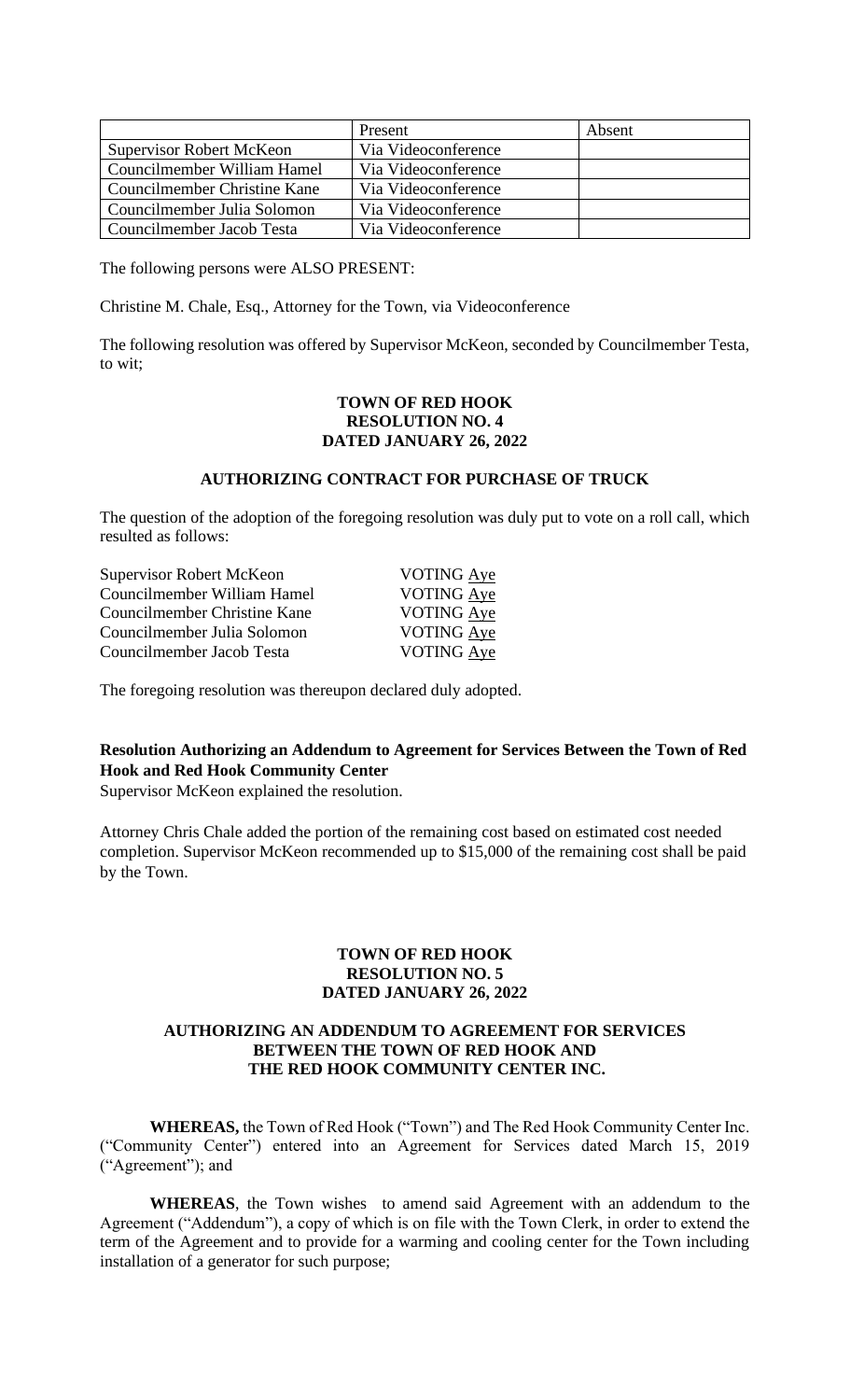**NOW THEREFORE BE IT RESOLVED,** by the Town Board of the Town of Red Hook (by favorable vote of not less than a majority of all of the members of the Board) as follows:

- 1. Supervisor Robert McKeon, or in his absence Deputy Supervisor William Hamel, is hereby authorized and directed to execute the Addendum in substantially the form on file with the Town Clerk, with such changes as shall not materially affect the substance thereof and which shall be consistent with the terms of this resolution.
- 2. This resolution shall take effect immediately.

### EXTRACT OF MINUTES

A regular meeting of the Town Board of the Town of Red Hook, Dutchess County, New York was convened in public session on January 26, 2022 at 7:30 p.m., local time via videoconference and/or teleconference pursuant to NYS Laws Ch. 417 of 2021. A live transmission was available to the public as described in the notice of meeting attached hereto. The meeting was recorded and a full transcript is required to be prepared to the extent required by such law.

The meeting was called to order by Supervisor Robert McKeon, and, upon roll being called, the following members were: (Note: Where members are marked Present, specify whether In Person at the Town Hall, 7340 South Broadway, Red Hook, NY, via Videoconference, or via Teleconference.)

|                                 | Present             | Absent |
|---------------------------------|---------------------|--------|
| <b>Supervisor Robert McKeon</b> | Via Videoconference |        |
| Councilmember William Hamel     | Via Videoconference |        |
| Councilmember Christine Kane    | Via Videoconference |        |
| Councilmember Julia Solomon     | Via Videoconference |        |
| Councilmember Jacob Testa       | Via Videoconference |        |

The following persons were ALSO PRESENT:

Christine M. Chale, Esq., Attorney for the Town, via Videoconference

The following resolution was offered by Councilmember Solomon, seconded by Councilmember Kane, to wit;

# **TOWN OF RED HOOK RESOLUTION NO. 5 DATED JANUARY 26, 2022**

# **AUTHORIZING AN ADDENDUM TO AGREEMENT FOR SERVICES BETWEEN THE TOWN OF RED HOOK AND THE RED HOOK COMMUNITY CENTER INC.**

The question of the adoption of the foregoing resolution was duly put to vote on a roll call, which resulted as follows:

Supervisor Robert McKeon VOTING Aye Councilmember William Hamel VOTING Aye Councilmember Christine Kane VOTING Aye Councilmember Julia Solomon VOTING Aye Councilmember Jacob Testa VOTING Aye

The foregoing resolution was thereupon declared duly adopted.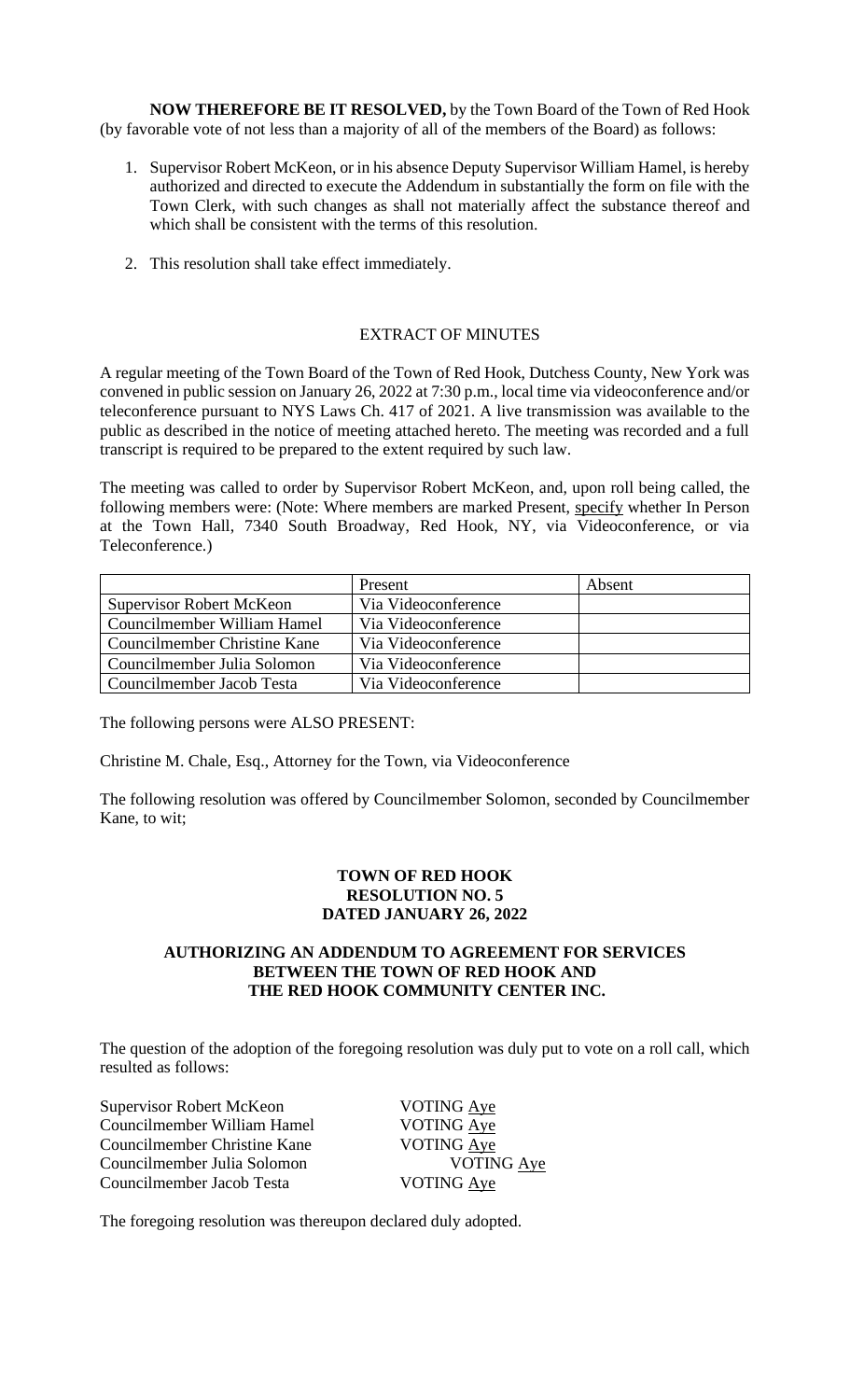**Discussion of Resolution Approving Revised Schedule of Building Department Fees** Supervisor McKeon explained the resolution and reviewed the updated Building Permit Fee Schedule from the Building Department.

Councilmember Hamel asked to know the differences from before the previous increases to fee schedule in order to ensure gradual increases.

Councilmember Kane requested additional information as to the Town's hourly charge rate for these services to ensure the Town is covering costs.

Councilmember Testa requested to know what the estimated deficit is if the reason to increase these costs is to cover expenses.

Supervisor McKeon explained it could be difficult to get accurate estimates of costs as there are lot of indirect costs in operating this department. Also, the Town is looking to expand the Building Department's office space.

Councilmember Solomon added the Certificate of Completion feels like it would put an undue burden for smaller projects.

Councilmember Kane asked for more information on Permit Renewals and questioned if this was for both residential and commercial properties. Supervisor McKeon answered this was for both residential and commercial properties and explained who would be eligible for a permit renewal.

Councilmember Solomon asked if it would it be equivalent to build the Certificate of Completion or Compliance into an initial upfront fee. Supervisor McKeon will follow up with the Building Department.

Supervisor McKeon stated this topic will continue into the next Town Board meeting.

#### **Review Draft STR Application & Fee**

Supervisor McKeon reviewed STR permit applications and associated fees from nearby communities.

Supervisor McKeon discussed if the Town would want to contract with a vendor to collect hospitality tax. Supervisor McKeon invited the vendor, Granicus Host Compliance who has previously given a presentation to Supervisor McKeon, to speak at the February 8, 2022 Town Board meeting.

Councilmember Hamel had one question for Granicus Host Compliance regarding the difference between modular pricing and their any budget pricing.

Supervisor McKeon added Granicus Host Compliance is also capable of handling STR permit applications.

Councilmember Kane asked if the one-time exception permit would still require an in-person inspection. Councilmember Hamel answered the one-time exception would be considered a selfcertification and would not require an in-person inspection.

### **Employee Healthcare Plan**

Supervisor McKeon explained the employee healthcare plan.

Councilmember Kane asked what the timeline for this decision. Supervisor McKeon answered this healthcare plan would start March 1, 2022.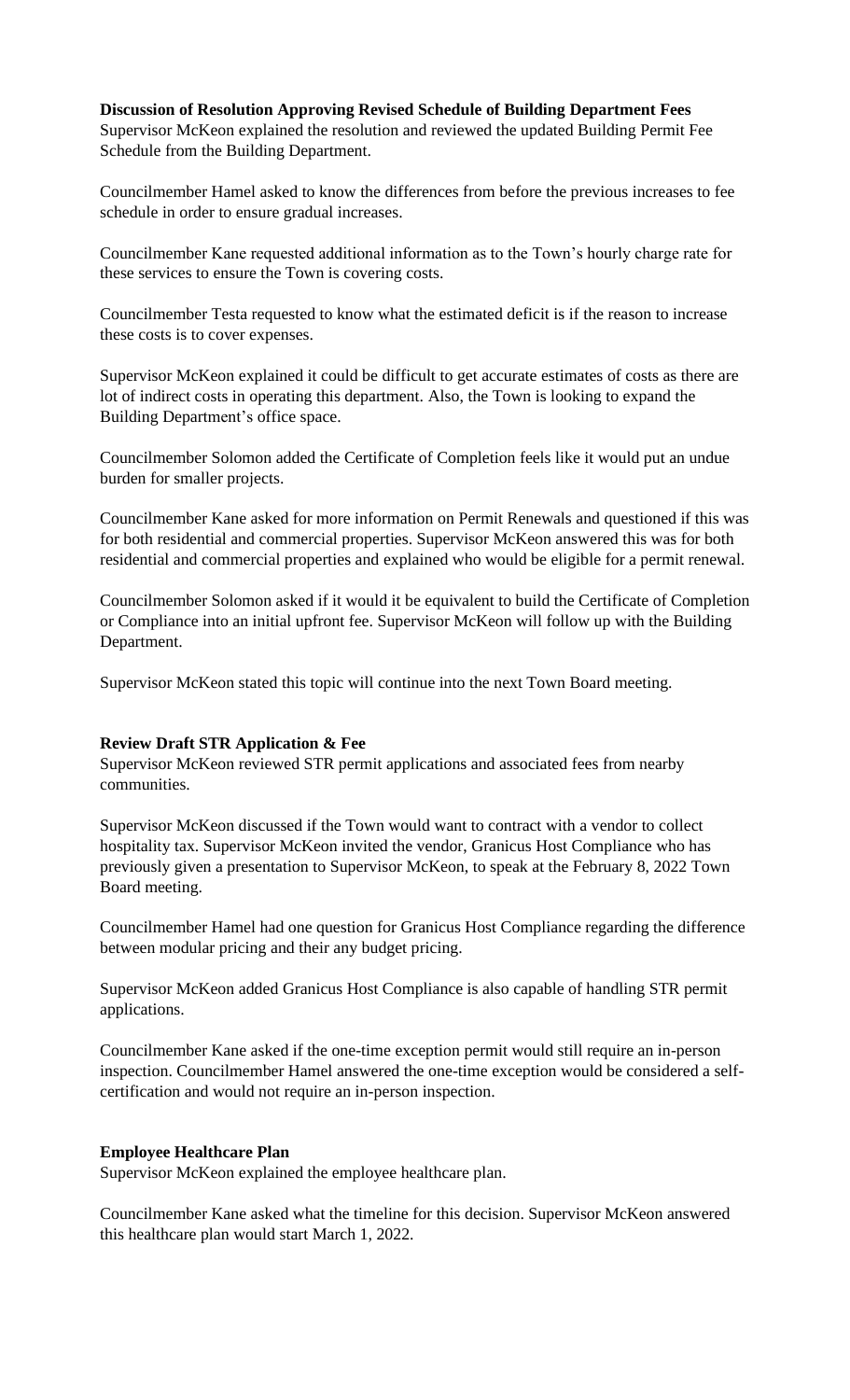On a motion by Supervisor McKeon seconded by Councilmember Testa to continue with the MVP EPO HDHP Silver 8 (HAS) Exchange Certified Plan for the Employee Healthcare Plan

Adopted Ayes 5 McKeon, Hamel, Kane, Testa, Solomon Nays 0

#### **REORGANIZATION:**

#### **Agriculture and Open Space Advisory**

Councilmember Kane stated we have not yet heard from the Chair, Mary Ann Johnson.

| 11 Members                    | 2-year appointment |
|-------------------------------|--------------------|
| <b>Chair-Mary Ann Johnson</b> | 2020               |
| <b>Michael Robertson</b>      | 2020               |
| Mary Ann Johnson              | 2021               |
| Richard Biezynski             | 2021               |
| Talea Heckman-Taylor          | 2020               |
| Ken Migliorelli               | 2021               |
| Peter Hubbell                 | 2020               |
| Norman Greig                  | 2021               |
| John Hardeman                 | 2021               |
| Sam Rose                      | 2021               |
| <b>Clerk/PT: Vacant</b>       |                    |
| Liaison: Christine Kane       |                    |

#### **Assessment Review Board**

Supervisor McKeon recommended Steve Appenzal who expressed interest in joining this board.

Councilmembers Kane and Solomon agreed Steve Appenzal would be a good candidate for this board.

Supervisor McKeon recommended Pete Hubbell as Chair.

| 5 Members                   | 5-year appointment (terms begin Oct. 1-Sept. $30^{th}$ ) |
|-----------------------------|----------------------------------------------------------|
| <b>Chair</b> -vacant        | $2022$ ( <i>R. Pete Hubbell</i> )                        |
| Jane Biezynski              | 2025                                                     |
| R. Pete Hubbell             | 2021                                                     |
| <b>Vacant</b>               | 2022 (Steve Appenzal)                                    |
| <b>Vacant</b>               | 2022                                                     |
| <b>Secretary PT: Vacant</b> |                                                          |
| Liaison: Robert McKeon      |                                                          |

### **CPF/PDR Advisory Committee**

Supervisor McKeon stated there was no word yet on the status of the Chair, Mary Ann Johnson and there were no vacancies in this committee.

| 7 members                          | 3-year appointment    |
|------------------------------------|-----------------------|
| <b>Chair-Mary Ann Johnson 2021</b> |                       |
| Richard Biezynski                  | 2022 (farmer)         |
| <b>Brent Kovalchik</b>             | 2022 (architect)      |
| <b>Vacant</b>                      | 2016 (economist)      |
| Peter Hubbell                      | 2021 (land appraiser) |
| John Hardeman                      | 2021 (farmer)         |
| Ken Migliorelli                    | 2022 (farmer)         |
| Mary Ann Johnson                   | 2022 (planner)        |
| Liaison: Christine Kane            |                       |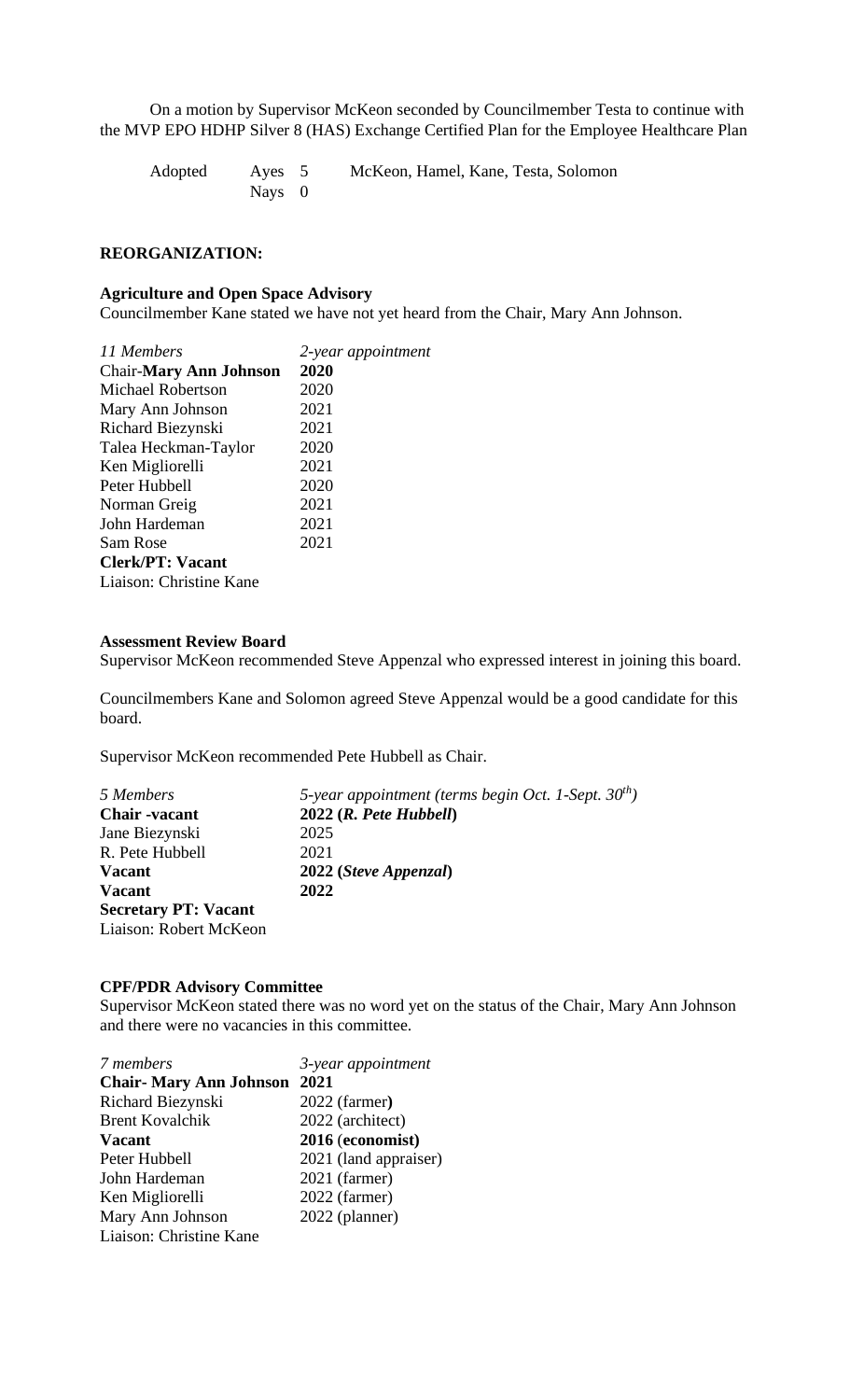### **Communications Committee**

Councilmember Testa stated there was a Letter of Interest from Highway Supervisor, Theresa Burke to become a member again for this committee.

Councilmember Solomon stated she informally heard from the Chair, Sarah Imboden, that Sarah was canvassing for new members and is still interested in being the Chair.

Councilmember Testa asked if there was a requirement for members of this committee to also be representatives of other committees. Supervisor McKeon answered it was not a requirement, but it was a good to have broad representation within this committee to better assist our community.

| 7 members                     | 1-year appointment   |
|-------------------------------|----------------------|
| <b>Chair – Sarah Imboden</b>  | 2020                 |
| Sarah Imboden                 | 2020                 |
| Lisa Foscolo (Planning)       | 2020                 |
| Vicky Perry (Senior Services) | 2020                 |
| Joey Shavelle (Community)     | 2020                 |
| <b>Vacant</b>                 | 2020 (Theresa Burke) |
| <b>Vacant</b>                 | 2017                 |
| Liaison: Jacob Testa          |                      |

#### **Complete Streets**

Supervisor McKeon stated this committee needs to be reconstituted and he will do so before the next Town Board meeting on February 8, 2022.

| 5 members                             | 2-year appointment |
|---------------------------------------|--------------------|
| <b>Chair-Vacant</b>                   |                    |
| Roger Husted                          | 2020               |
| <b>Theresa Burke</b>                  | 2020               |
| Brenda Cagle                          | 2020               |
| Cat Viega                             | 2020               |
| Liaison: Robert McKeon, Julia Solomon |                    |

### **Conservation Advisory Council**

Councilmember Testa stated there were two vacancies and one Letter of Interest from Frances Duncan.

| 9 Members                    | 2-year Appointment |
|------------------------------|--------------------|
| Chair-Laurie Husted          | 2022               |
| Michael Zelie                | 2023               |
| <b>Frances Duncan</b>        | 2023               |
| Laurie Husted                | 2023               |
| Denis Collet                 | 2023               |
| Steven Appenzeller           | 2022               |
| <b>Vacant</b>                | 2023               |
| Leah Steinberg               | 2022               |
| Lori Urbin                   | 2023               |
| Jen Cavanaugh                | 2023               |
| <b>Secretary, PT: Vacant</b> |                    |
| Liaison: Jacob Testa         |                    |
|                              |                    |

On a motion by Councilmember Testa seconded by Councilmember Solomon to appoint Frances Duncan to a vacancy on the Conservation Advisory Council for a term ending in 2023. Adopted Ayes 5 McKeon, Hamel, Kane, Testa, Solomon

Nays 0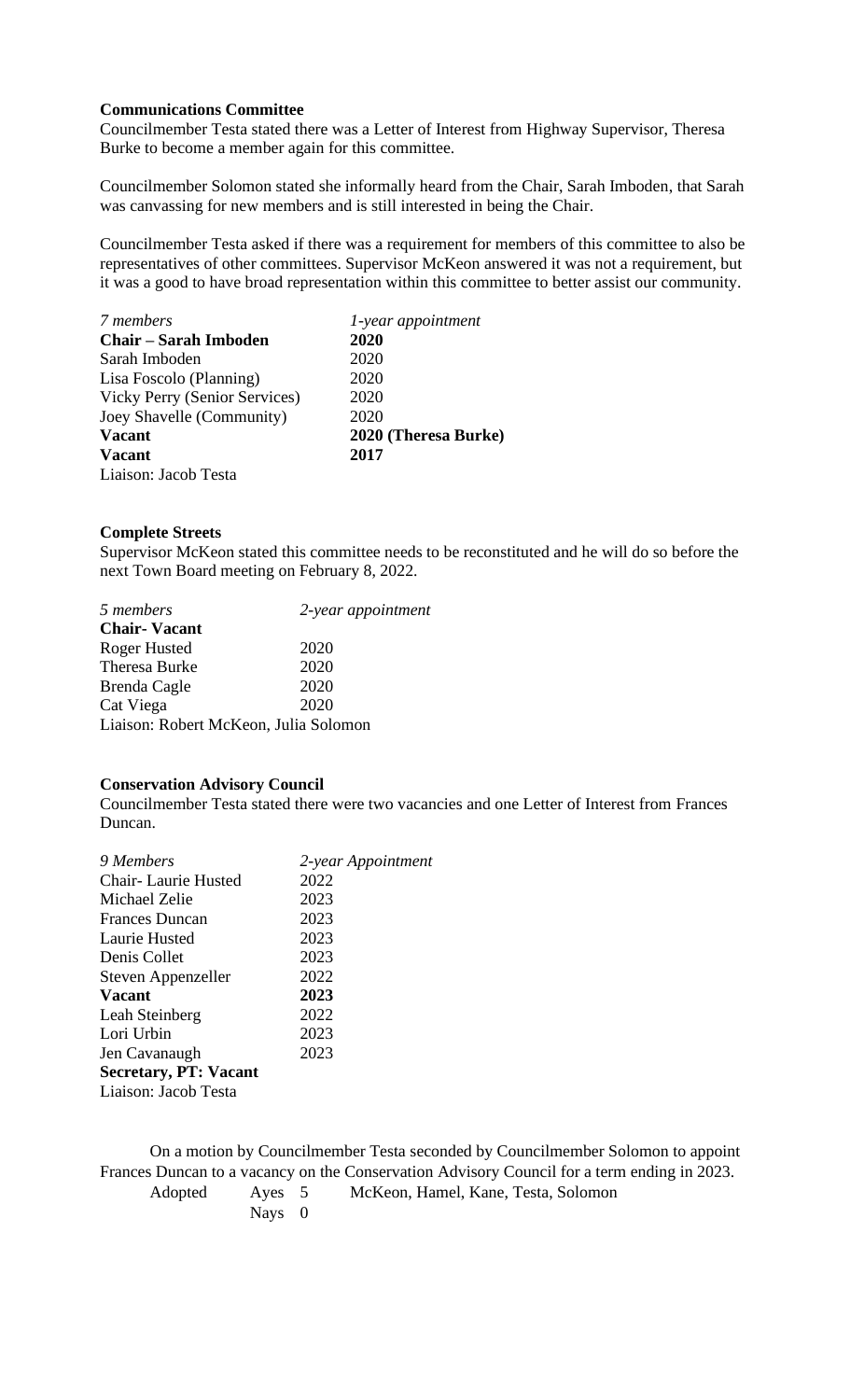On a motion by Councilmember Testa seconded by Councilmember Hamel to reappoint Michael Zelie, Laurie Husted, and Lori Urban to members of the Conservation Advisory Council for terms ending in 2023

| Adopted | Aves 5   | McKeon, Hamel, Kane, Testa, Solomon |  |  |
|---------|----------|-------------------------------------|--|--|
|         | Nays $0$ |                                     |  |  |

On a motion by Councilmember Testa seconded by Councilmember Solomon to reappoint Laurie Husted as Chair of the Conservation Advisory Council

| Adopted | Ayes 5 | McKeon, Hamel, Kane, Testa, Solomon |
|---------|--------|-------------------------------------|
|         | Nays 0 |                                     |

### **Design Review/ Hamlet Committee**

Councilmember Hamel reviewed the members' status on the committee.

| 5 Members              | 2-year Appointment |
|------------------------|--------------------|
| Chair-Chris Gilbert    | 2022               |
| Chris Gilbert          | 2022               |
| <b>Emily Majer</b>     | 2022               |
| Will Tatum             | 2023               |
| <b>Geoff Carter</b>    | 2023               |
| <b>Vacant</b>          | 2021               |
| Wint Aldridge Advisor  |                    |
| Liaison: William Hamel |                    |
|                        |                    |

On a motion by Councilmember Hamel seconded by Councilmember Kane to reappoint Geoff Carter and Will Tatum for terms ending in 2023

| Adopted | Ayes 5   | McKeon, Hamel, Kane, Testa, Solomon |  |  |
|---------|----------|-------------------------------------|--|--|
|         | Nays $0$ |                                     |  |  |

On a motion by Councilmember Hamel seconded by Supervisor McKeon to reappoint Chris Gilbert as the Chair.

| Adopted | Aves 5   | McKeon, Hamel, Kane, Testa, Solomon |
|---------|----------|-------------------------------------|
|         | Nays $0$ |                                     |

# **Disaster Preparedness Committee**

Supervisor McKeon has not yet heard from the Chair, Hai-Ping Yeh.

| 11 Members                                         | 2-year appointment            |
|----------------------------------------------------|-------------------------------|
| Chair-Hai-Ping Yeh                                 | 2021                          |
| At-large community member $#1$ – Hai-Ping Yeh      | 2021                          |
| At-large community member $#2$ – Richard Franklin  | 2021                          |
| At-large community member #3 - Randy Clum          | 2021                          |
| At-large community member $#4$ – Eleanor Troy      | 2021                          |
| Highway Superintendent – Theresa Burke             | 2020                          |
| Red Hook Central School District rep-Perry Sheldon | 2022                          |
| Bard College- John Gomez                           | 2022 Alternate (Steven Perog) |
| Red Hook Fire Company rep-Rich Hilbrandt           | 2020                          |
| Tivoli Fire Company rep – Tom Crisci               | 2020                          |
| Police Dept. rep - Patrick Hildenbrand             | 2020                          |
| Red Hook Ministerium rep. - Vacant                 | 2010                          |
| N. Dutchess Advisor – Joseph Stevens               | 2020                          |
| <b>Secretary, PT: TBD</b>                          |                               |
| Liaison: Robert McKeon                             |                               |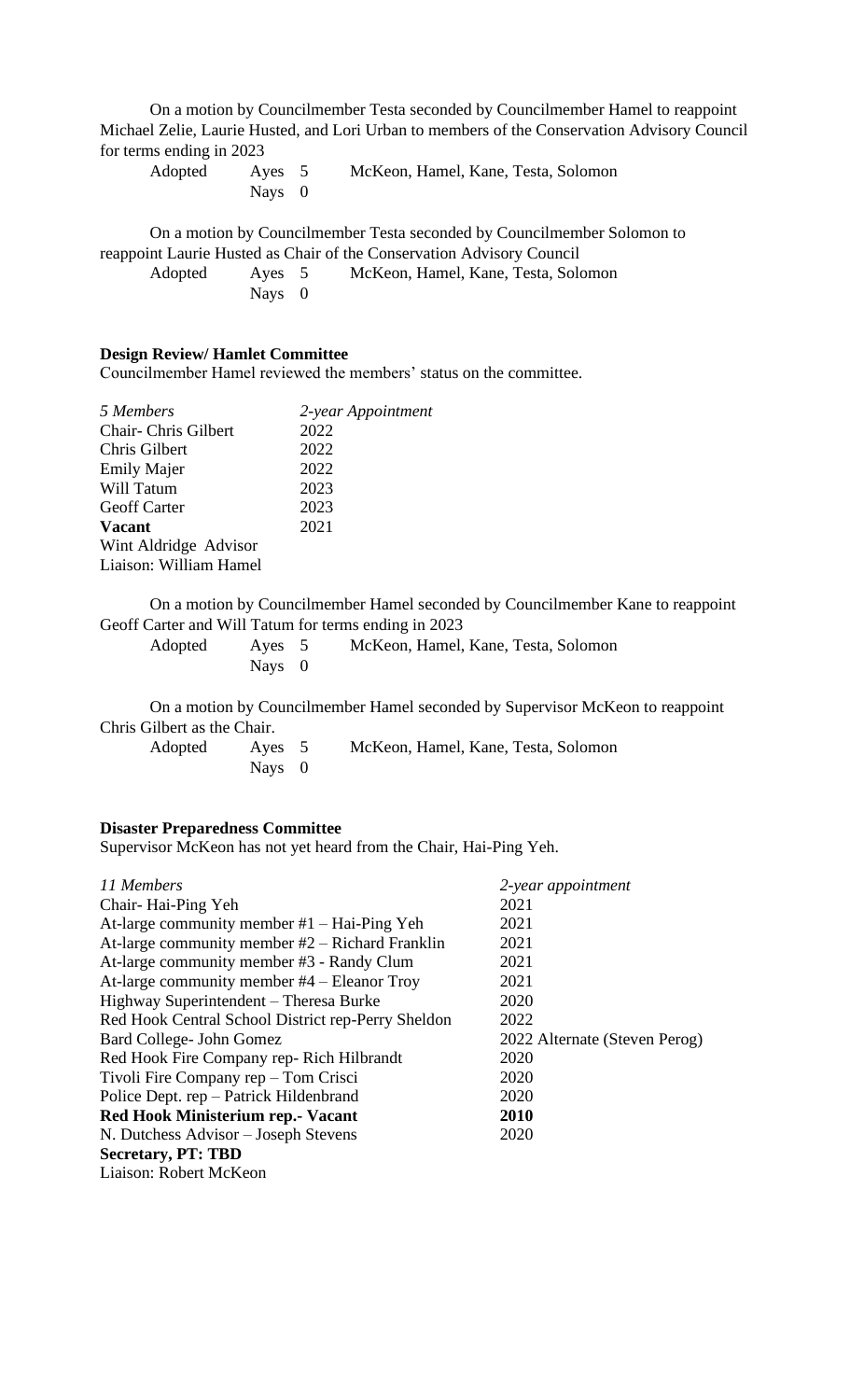### **Economic Development Committee**

Councilmember Testa stated all the current members are active participants each week. He will follow with the members.

| 9 Members                  | 2-year appointment                     |
|----------------------------|----------------------------------------|
| Chair-Kristina Dousharm    | 2021                                   |
| Amanda Bodian              | 2021                                   |
| Marty Reilingh             | 2022                                   |
| Chris Klose                | 2021                                   |
| Dan Budd                   | 2022                                   |
| Vanessa Shafer             | 2022                                   |
| <b>Emily Sachar</b>        | 2022                                   |
| <b>Ken Migliorelli</b>     | 2019 (Ag. & Open Space Representative) |
| Secretary PT - Chris Klose |                                        |
| Liaison: Jacob Testa       |                                        |

### **Energy Committee**

Supervisor McKeon stated the Chair, Denis Collet, believes there are one or two people interested in filling these vacancies.

| 7 Members                   | 2-year appointment |
|-----------------------------|--------------------|
| <b>Chair-Denis Collet</b>   | 2022               |
| Denis Collet                | 2022               |
| Jen Cavanaugh               | 2022               |
| Laurie Husted               | 2022               |
| Paul Cadden-Zimansky        | 2022               |
| Dan Smith                   | 2022               |
| <b>Vacant</b>               | 2017               |
| <b>Vacant</b>               | 2017               |
| Secretary PT: Laurie Husted |                    |
| Liaison: Robert McKeon      |                    |

### **Ethics Board**

Councilmember Testa stated the Board needs to reappoint Sal Guido and to also appoint a new member, Amy Linker, who submitted a letter of interest and met with the Chair, Brenda Elsey.

Supervisor McKeon stated he feels comfortable voting on the Ethics Board appointments now that the zoning matter concerning Supervisor McKeon has been voted on and resolved.

| 5 Members                             | 5-year appointment |
|---------------------------------------|--------------------|
| <b>Chair-Brenda Elsey</b>             | 2022               |
| Amy Linker                            | 2024               |
| <b>Brenda Elsey</b>                   | 2025               |
| Gail Nussbaum                         | 2022               |
| <b>Susan Simon</b>                    | 2023               |
| Sal Guido                             | 2026               |
| Secretary PT –not necessary per chair |                    |
| Liaison: Jacob Testa                  |                    |
|                                       |                    |

On a motion by Councilmember Testa seconded by Councilmember Kane to appoint Amy Linker as a member of the Ethics Board for a term ending in 2024 and to reappoint Sal Guido as a member of the Ethics Board to a term ending in 2026.

| Adopted | Ayes 5   | McKeon, Hamel, Kane, Testa, Solomon |
|---------|----------|-------------------------------------|
|         | Nays $0$ |                                     |

# **Greenway and Trails Committee**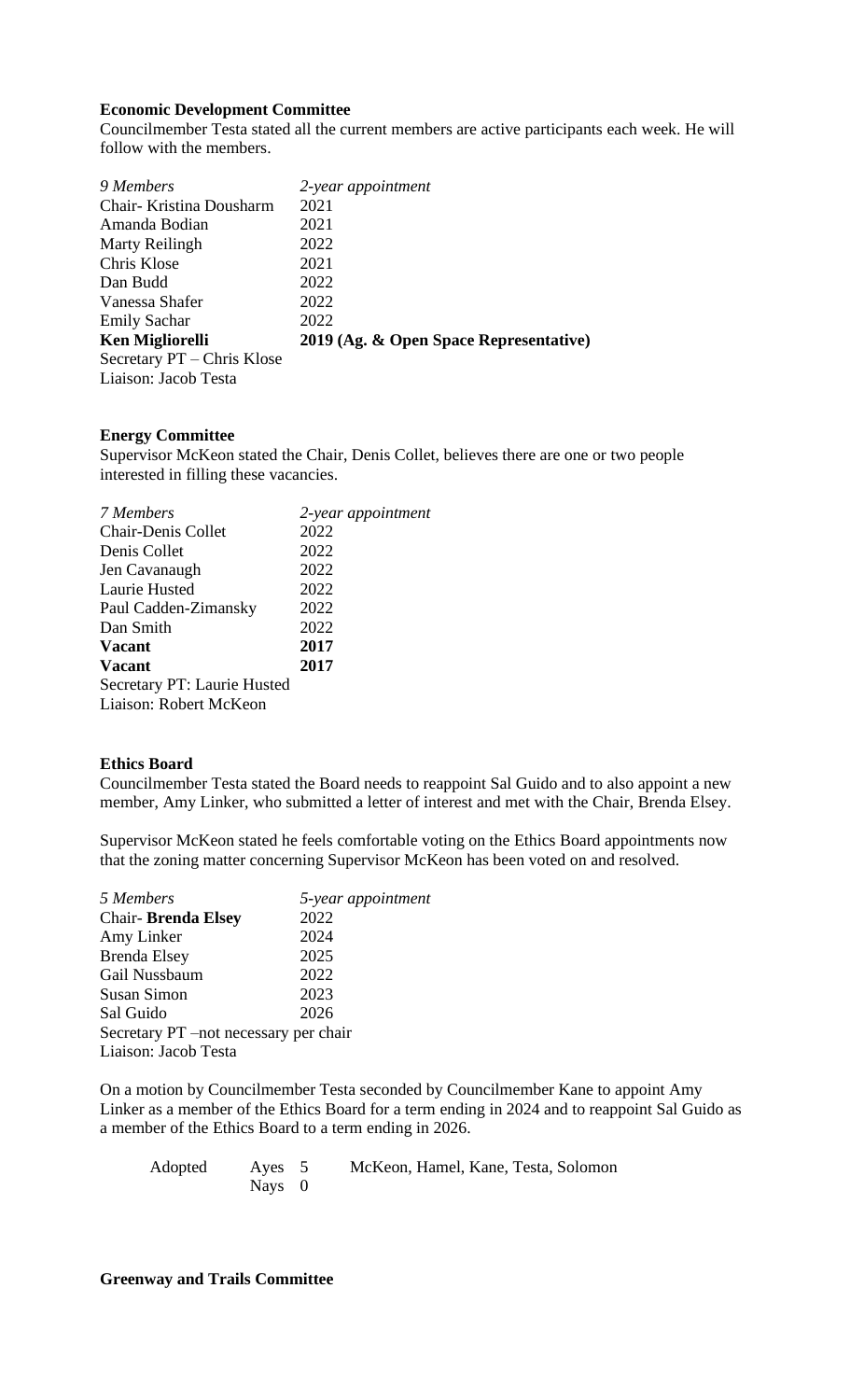Councilmember Kane will reach out to the Chair, Lisa Whalen, to see which members are still active and if there are any vacancies.

| 2-year Appointment |
|--------------------|
| 2022               |
| 2019               |
| 2019               |
| 2019               |
| 2020               |
| 2020               |
| 2019               |
| 2023               |
| 2020               |
|                    |
|                    |

#### **Intermunicipal Task Force**

Councilmember Kane asked if this committee would stay as there was talk about disbanding this committee.

Councilmember Testa stated people were still interested, and recommended waiting on disbanding to see if this committee could be reconstituted.

| 11 members                           | 1-year appointment     |
|--------------------------------------|------------------------|
| Chair-                               | vacant                 |
| CAC-                                 | Denis Collet           |
| EDC-                                 | Chris Klose            |
| RH Village Resident –                | Charlie Laing          |
| RH Village Trustee-                  | <b>Brent Kovalchik</b> |
| Town Board -                         | William Hamel          |
| Tivoli ZBA –                         | <b>Vacant</b>          |
| $\mathbf{ZBA} -$                     | <b>Vacant</b>          |
| $Resident -$                         | Kim Gomez              |
| Tivoli Village Trustee –             | <b>Emily Majer</b>     |
| Tivoli Resident -                    | Harry Colgan           |
| Design Review/Hamlet -               | Paula Schoonmaker      |
| Liaison: Jacob Testa & Julia Solomon |                        |

#### **Local Waterfront Revitalization Plan**

Supervisor McKeon explained the members are all appointed for the same terms due to being a task-focused committee.

Councilmember Kane stated that Paul Chevalier sent a letter of interest and met with the Chair, Paula Schoonmaker, to fill the vacancy.

| 6 members               | 2-year appointment |
|-------------------------|--------------------|
| Chair-Paula Schoonmaker | 2022               |
| <b>Emily Majer</b>      | 2023               |
| Paula Schoonmaker       | 2023               |
| Amy Husten              | 2023               |
| <b>Brent Kovalchik</b>  | 2023               |
| Paul Chevalier          | 2023               |
| <b>Christine Kane</b>   | 2023               |
| Consultant: Ted Fink    |                    |
| Liaison: Christine Kane |                    |

On a motion by Councilmember Kane seconded by Councilmember Hamel to appoint Paul Chevalier as a member of the Local Waterfront Revitalization Plan for a term ending in 2023.

Adopted Ayes 5 McKeon, Hamel, Kane, Testa, Solomon Nays 0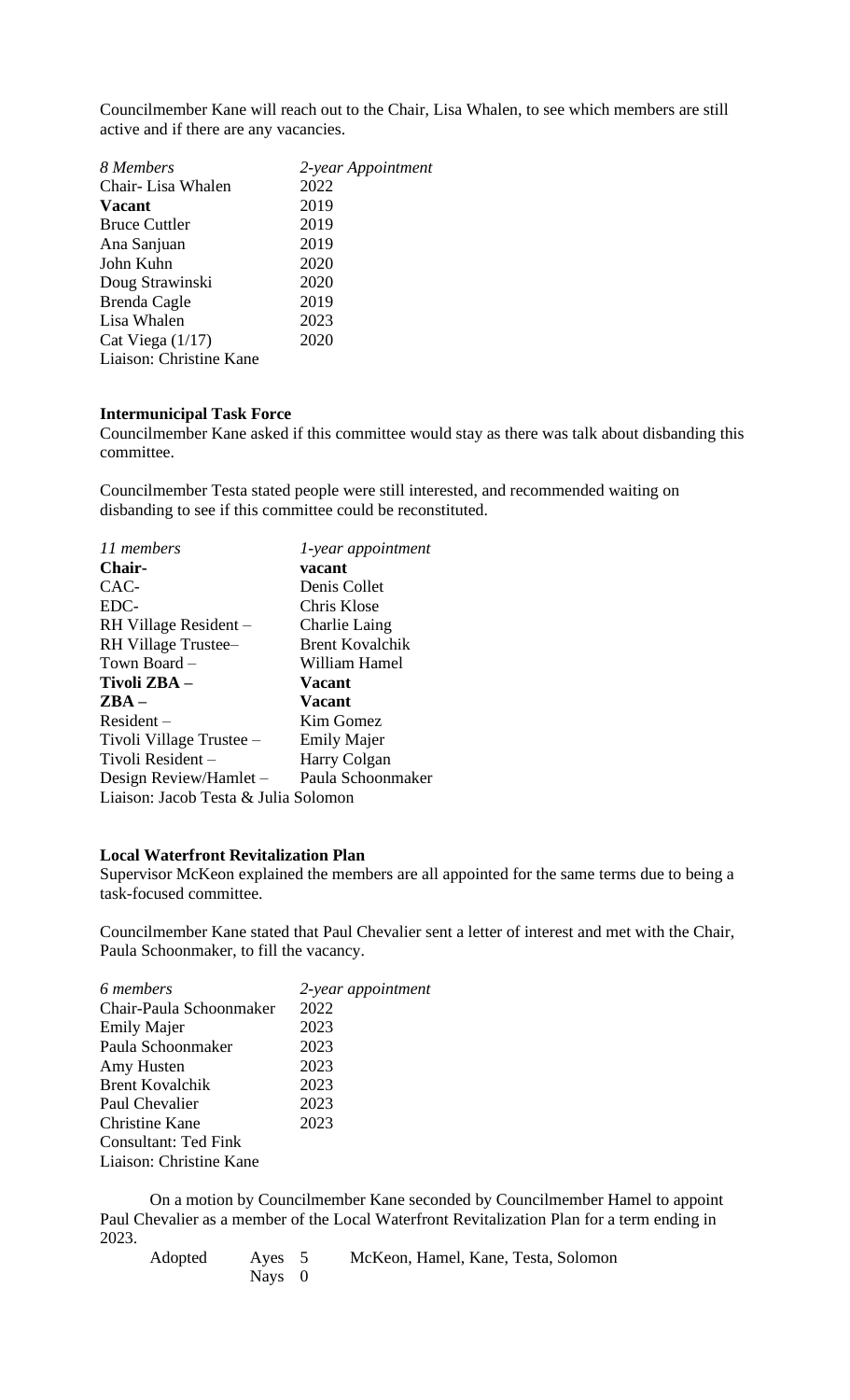On a motion by Councilmember Kane seconded by Supervisor McKeon to reappoint all the current members of the Local Waterfront Revitalization Plan to terms ending in 2023.

| Ayes        |   |
|-------------|---|
| <b>Nays</b> | 0 |

Adopted Ayes 5 McKeon, Hamel, Kane, Testa, Solomon

On a motion by Councilmember Kane seconded by Supervisor McKeon to reappoint Paula Schoonmaker as the Chair of the Local Waterfront Revitalization Plan for a term ending in 2022

| Adopted | Ayes 5 | McKeon, Hamel, Kane, Testa, Solomon |
|---------|--------|-------------------------------------|
|         | Nays 0 |                                     |

### **Planning Board**

Supervisor McKeon stated Arthur Salman submitted a letter of interest and met with the Chair, Sam Phelan.

Supervisor McKeon recommended appointing Arthur Salman to the opening ending in 2022.

Councilmember Kane questioned why the Board would fill the opening ending in 2022 and not attempt to fill the opening ending in 2025.

Supervisor McKeon answered this would give Arthur Salman an opportunity to see if he likes being a member before making a larger commitment.

Councilmember Kane added the Chair, Sam Phelan, also has another possible person interested.

| 7 Members                                 | 7-year appointment |
|-------------------------------------------|--------------------|
| Alternates                                | 2-year appointment |
| Chair – Sam Phelan                        | 2022               |
| Karen Smythe                              | 2026               |
| Brian Kelly                               | 2027               |
| Kristina Dousharm                         | 2021               |
| Arthur Salman                             | 2022               |
| <b>Vacant</b>                             | 2025               |
| Sam Phelan                                | 2024               |
| Lewis Rose                                | 2023               |
| Alternate-                                |                    |
| Lisa Foscolo $(2025)$                     |                    |
| Kallie Robertson (2022)                   |                    |
| Vacant-Alternate                          |                    |
| Secretary to the Board PT: Kathleen Flood |                    |
| Liaison: Christine Kane                   |                    |
|                                           |                    |

On a motion by Supervisor McKeon seconded by Councilmember Kane to appoint Arthur Salman as a member of the Planning Board for a term ending in 2022 Adopted Ayes 5 McKeon, Hamel, Kane, Testa, Solomon Nays 0

On a motion by Councilmember Kane seconded by Supervisor McKeon to reappoint Sam Phelan as the Chair for the Planning Board for a term ending in 2022 Adopted Ayes 5 McKeon, Hamel, Kane, Testa, Solomon Nays 0

#### **Recreation Commission**

Supervisor McKeon recommended waiting for more information before reorganizing this group.

| 2-year Appointments |
|---------------------|
| 2021                |
| 2022                |
| 2021                |
| 2021                |
|                     |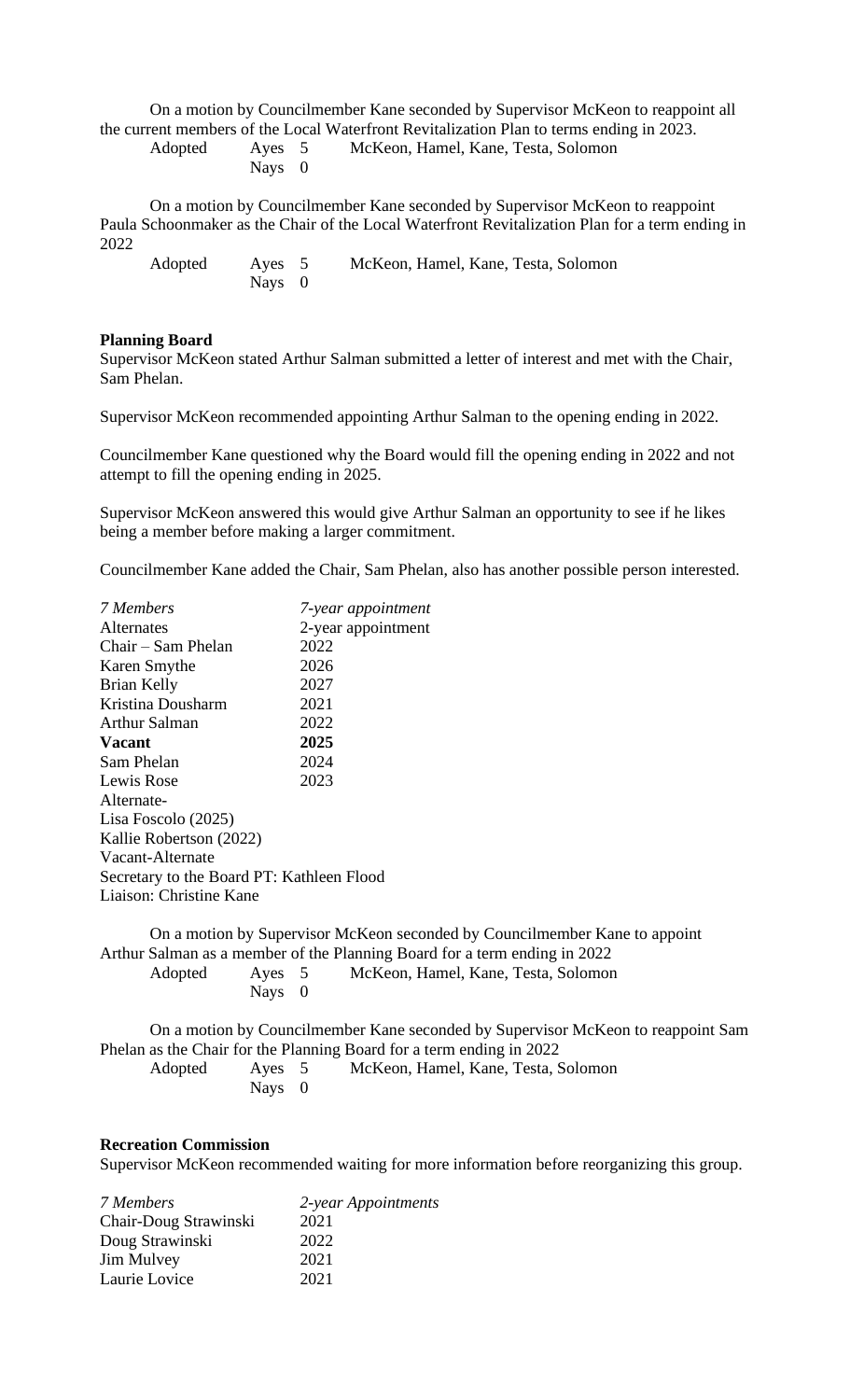Melissa Germano 2020<br>Tom Gilbert 2021 Tom Gilbert Shannon Miller 2020 Pat Bowman 2021 Advisor: Hollis Cochran Tivoli Liaison: Robin Bruno Student member (non-voting): vacant Student member (non-voting): vacant Secretary: Vacant Liaison: Robert McKeon, Christine Kane

#### **Red Church Cemetery Committee**

Supervisor McKeon recommended waiting for more information before reorganizing this group as Councilmember Kane has not yet heard back from the members.

| 6 members               | 2-year appointment |
|-------------------------|--------------------|
| <b>Chair-</b> vacant    | 2021               |
| Harry Colgan            | 2021               |
| John Kuhn               | 2021               |
| Deanna Cochran          | 2021               |
| Jackie Szatko           | 2021               |
| <b>Emily Majer</b>      | 2021               |
| Liaison: Christine Kane |                    |
|                         |                    |

#### **St. Margaret's Committee**

Supervisor McKeon stated this committee needs to be reconstituted and needs a new mission statement. The Board hasn't yet been soliciting volunteers for this committee, but Linda Keeling submitted a letter of interest. This committee needs to be up and running soon as there are grants coming in.

| 7 Members                    | 2-year appointment |
|------------------------------|--------------------|
| $Chair -$                    | <b>Vacant</b>      |
| Tina Keil                    | 2016               |
| <b>Vacant</b>                |                    |
| <b>Vacant</b>                |                    |
| Ralph Frisenda               | 2013               |
| Michael J. Brown             | 2015               |
| Patrick Hildenbrand          | 2012               |
| Patricia Hassler             | 2015               |
| Consultant – John Kuhn       |                    |
| Consultant - Doug Strawinski |                    |
| Secretary PT: Vacant         |                    |
| Liaison: Christine Kane      |                    |

#### **Senior Services Committee**

Supervisor McKeon stated Senior Services Committee has been dormant.

*10 Members plus municipal representation 2-year appointment* **Chair- Vacant 2017 Vacant 2018** Non-appointed representation from: D.C. Community Action Agency Mayor Village of Tivoli Mayor Village of Red Hook Rose Rider 2020 Johanna Moore 2020 Connie Barresi 2021 Marge Roberts 2021 Nancy Finkle 2020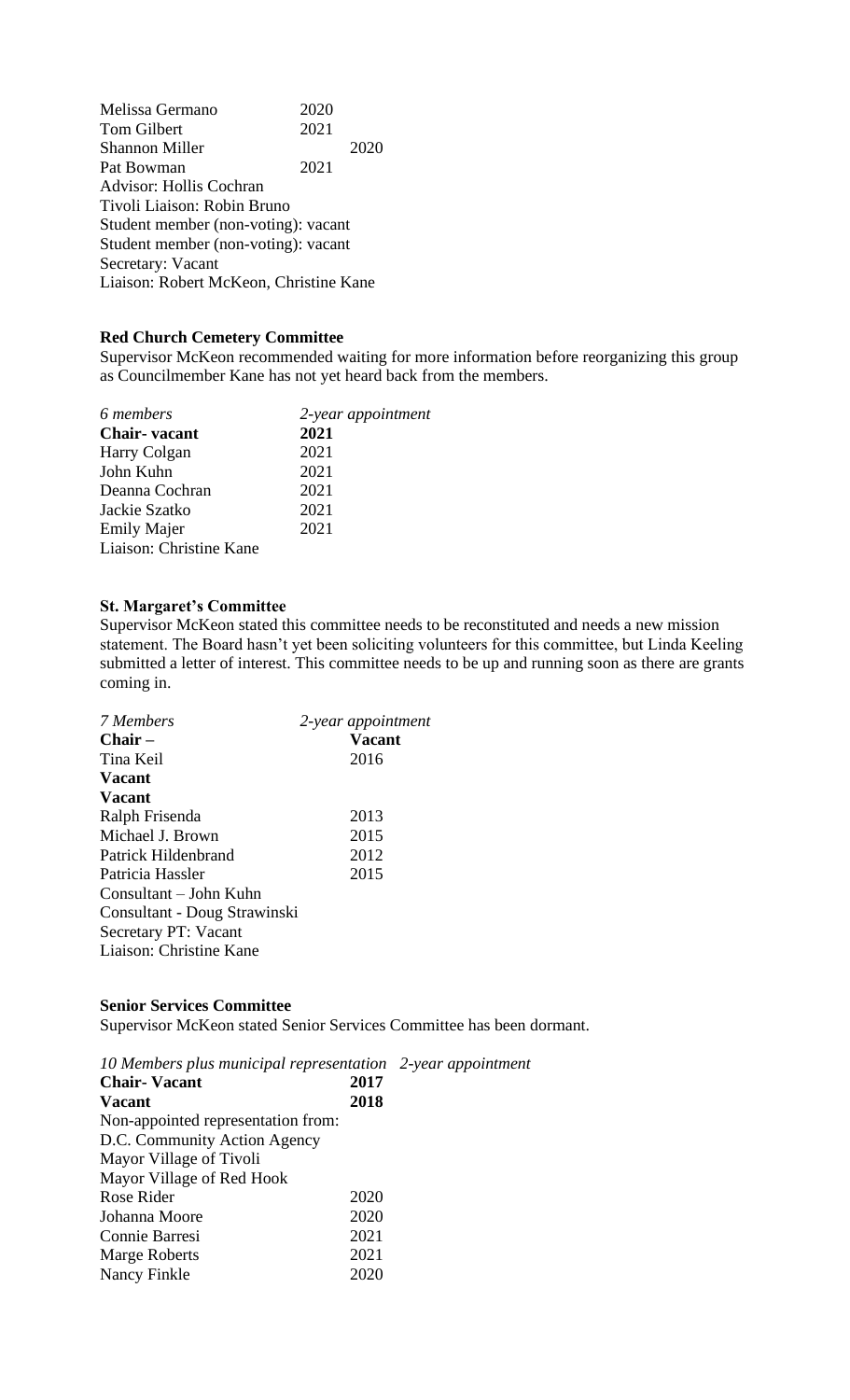| Dick Franklin            | 2020 |
|--------------------------|------|
| <b>Vacant</b>            | 2017 |
| Angelyn Haan             | 2021 |
| George Jahn              | 2021 |
| Secretary PT: Anne Rubin |      |
| Liaison: Robert McKeon   |      |

#### **Tree Preservation Commission**

| 7 Members                   | 2-year appointment |
|-----------------------------|--------------------|
| Chair-Cathy Michael         | 2022               |
| Codie Hay                   | 2023               |
| David Grover                | 2023               |
| Karen Cadorette             | 2022               |
| Doug Traudt                 | 2022               |
| <b>Eleanor Friery</b>       | 2023               |
| Cathy Michael               | 2022               |
| George Michael              | 2022               |
| Secretary PT: Linda Keeling |                    |
| Liaison: Jacob Testa        |                    |
|                             |                    |

On a motion by Councilmember Testa seconded by Supervisor McKeon to reappoint members Codie Hay, David Grover and Eleanor Friery for terms ending in 2023

Adopted Ayes 5 McKeon, Hamel, Kane, Testa, Solomon Ayes 5<br>Nays 0

On a motion by Councilmember Testa seconded by Supervisor McKeon to reappoint Cathy Michael as the Chair with a term ending in 2022

| Adopted | Aves 5   | McKeon, Hamel, Kane, Testa, Solomon |
|---------|----------|-------------------------------------|
|         | Nays $0$ |                                     |

### **Water District #1 Water Board**

Councilmember Hamel stated all the people on the board would like to stay on the board.

| 7 Members                         | 2-year appointment |
|-----------------------------------|--------------------|
| Chair-Henry Van Parys             | 2022               |
| Vice Chair-Jerry Gilnack          | 2022               |
| Jerry Gilnack                     | 2023               |
| Henry Van Parys                   | 2022               |
| <b>Vacant</b>                     | 2022               |
| Laurence Carr                     | 2023               |
| Ablen Amrod                       | 2022               |
| Greg Fildes                       | 2023               |
| Michael Roomberg                  | 2023               |
| <b>Secretary PT- Doreen Buono</b> |                    |
| Liaison: William Hamel            |                    |
|                                   |                    |

On a motion by Councilmember Hamel seconded by Supervisor McKeon to reappoint Jerry Gilnack, Laurence Carr, Greg Fildes and Michael Roomberg as members with terms ending in 2023.

| Adopted | Ayes 5 | McKeon, Hamel, Kane, Testa, Solomon |
|---------|--------|-------------------------------------|
|         | Nays 0 |                                     |

On a motion by Councilmember Hamel seconded by Supervisor McKeon to reappoint Henry Van Parys as the Chair and Jerry Gilnack as the Vice-Chair with terms ending in 2022

Adopted Ayes 5 McKeon, Hamel, Kane, Testa, Solomon Nays 0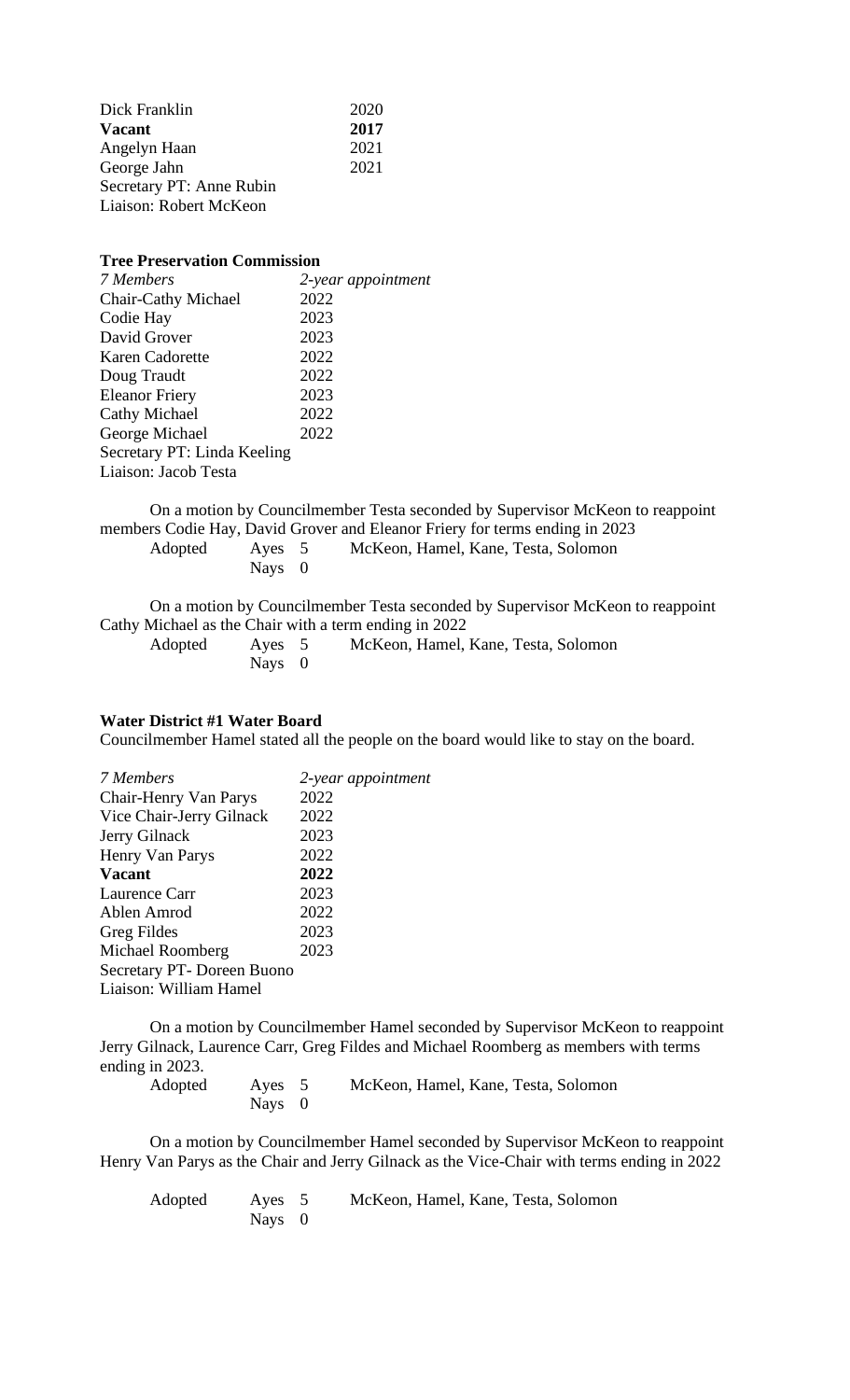### **Zoning Board of Appeals**

Supervisor McKeon stated there is now one vacancy and two alternate vacancies.

Councilmember Hamel stated we are still waiting to hear from one member and another member Christopher Carney is interested in staying as a member. Councilmember Hamel added there was some confusion as to how Carney's term seems to be ending in 2018, however he first became a member in 2010 and they are 5-year appointments.

Attorney Chris Chale explained it is possible a member can be reappointed to replace someone else in the middle of their term and it is important for the appointments to stagger.

| 5 Members                 | 5-year appointment |
|---------------------------|--------------------|
| <i>Alternates</i>         | 2-year appointment |
| Chair – Kate Karakassis   | 2022               |
| Jim Hegstetter            | 2019               |
| <b>Vacant</b>             | 2023               |
| Chris Klose               | 2022               |
| <b>Christopher Carney</b> | 2018               |
| Kate Karakassis           | 2026               |
| <b>Vacant-Alt</b>         | 2018               |
| <b>Vacant-Alt</b>         | 2009               |
| Secretary PT – Anne Rubin |                    |
| Liaison: William Hamel    |                    |
|                           |                    |

#### **Zoning Review Committee**

Supervisor McKeon suggested waiting for more information from the Chair and members before reorganizing this committee.

| 11 Members                                  | 2-year appointment |
|---------------------------------------------|--------------------|
| Chair-Susan Simon 2017                      |                    |
| At-large community member #1- Susan Simon   | 2018               |
| At-large community member #2- Chuck Simmons | 2016               |
| At-large community member #3- Jeff Kaiser   | 2017               |
| Planning member – Sam Phelan                | 2018               |
| ZBA member - Chris Klose                    | 2018               |
| ZEO member – Steve Cole                     | 2018               |
| CAC member – Michael Zelie                  | 2018               |
| AOS member – Michael Robertson              | 2018               |
| EDC member - Ken Migliorelli                | 2018               |
| Tivoli Liaison: Vacant                      |                    |
| Red Hook Village Liaison-Brent Kovalchik    |                    |
| Secretary PT – Vacant                       |                    |
| Liaison: Christine Kane & Julia Solomon     |                    |

Supervisor McKeon discussed arranging training for new and existing members of the Boards and Committees and asked the Town Board members for ideas for training proposals.

#### **BOARD REPORTS**

POLICE REPORT- The Police Department reported 76 incidents, 1 arrest and 35 total tickets issued for the month of December 2021.

BUILDING DEPARTMENT - The Building Department issued 11 permits, 53 inspections, 8 CO's/CC's, had no complaints, and reported \$7,991.00 in revenue.

TREE PRESERVATION COMMITTEE - The committee has been meeting remotely. This year is the 150th anniversary of Arbor Day. The list of trees for Rec Park West and the schools are being finalized.